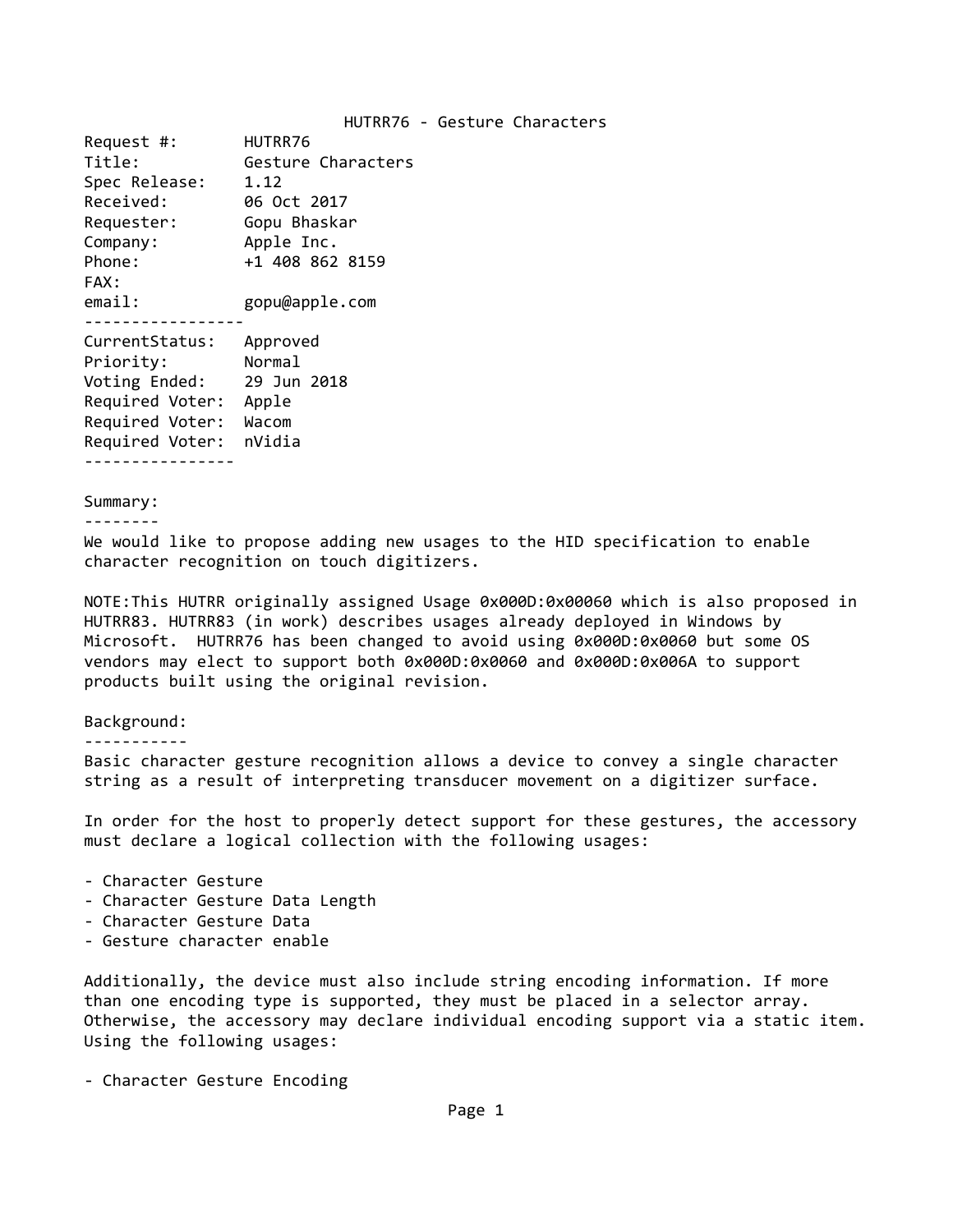## HUTRR76 ‐ Gesture Characters

- ‐ UTF8 Character Gesture Encoding
- ‐ UTF16 Little Endian Character Gesture Encoding
- ‐ UTF16 Big Endian Character Gesture Encoding
- ‐ UTF32 Little Endian Character Gesture Encoding
- ‐ UTF32 Big Endian Character Gesture Encoding

There can be situations in which the recognition system generates more than one interpretation of a gesture motion. We are proposing the ability to convey alternate gesture interpretations from a single device which will allow the host device to select the appropriate string based on its current application context.

Each gesture item follows the requirements detailed in Basic Character Gesture Recognition, but must also include a declaration for Character Gesture Quality in each logical collection. This will give the host device additional qualitative information so that it can select the appropriate interpretation.

In addition, if no alternative interpretations are available, the recognition system must inform the host device by ensuring that only the first character is populated and all subsequent characters are cleared.

Proposal: ‐‐‐‐‐‐‐‐‐ Changes are in the "16 Digitizers (0x0D)"

New usages to be added to Table 18: Digitizer Page.

| 24        | Character Gesture                              |           |
|-----------|------------------------------------------------|-----------|
| 16.5      |                                                |           |
| $25 - 2F$ | Reserved                                       |           |
| 61        | Gesture Character Quality                      | DV        |
| 62        | Character Gesture Data Length                  | DV        |
| 63        | Character Gesture Data                         | <b>DV</b> |
| 64        | Gesture Character Encoding                     | NAry      |
| 65        | UTF8 Character Gesture Encoding                | Sel.      |
| 66        | UTF16 Little Endian Character Gesture Encoding | Sel       |
| 67        | UTF16 Big Endian Character Gesture Encoding    | Sel       |
| 68        | UTF32 Little Endian Character Gesture Encoding | Sel       |
| 69        | UTF32 Big Endian Character Gesture Encoding    | Sel       |
| 6A        | Gesture Character Enable                       | DF        |

6B‐6F Reserved

Additions referenced by the above usages:

Section 16.5